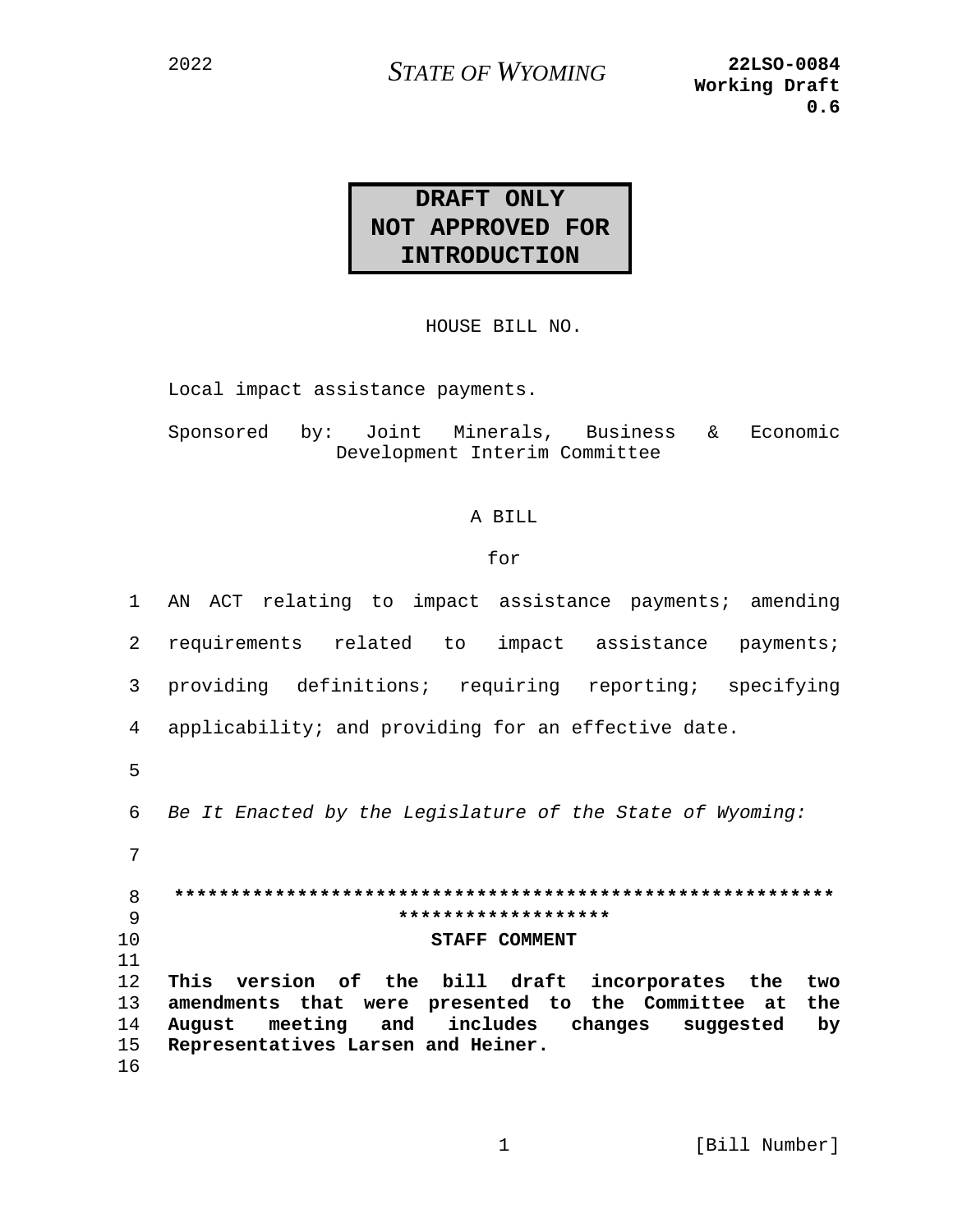2022 STATE OF WYOMING **22LSO-0084**

1 **\*\*\*\*\*\*\*\*\*\*\*\*\*\*\*\*\*\*\*\*\*\*\*\*\*\*\*\*\*\*\*\*\*\*\*\*\*\*\*\*\*\*\*\*\*\*\*\*\*\*\*\*\*\*\*\*\*\*\*** 2 **\*\*\*\*\*\*\*\*\*\*\*\*\*\*\*\*\*\*\*** 3 4 **Section 1**. W.S. 39-15-111(c) and (d) by creating a new 5 paragraph (iii) and 39-16-111(d) and (e) by creating a new 6 paragraph (iii) are amended to read: 7 8 **39-15-111. Distribution.**  9 10 (c) If any person commences after the effective date 11 of this act to construct an industrial facility, as that 12 term is defined in W.S. 35-12-102, under a permit issued 13 pursuant to W.S. 35-12-106, or if the federal or state 14 government commences to construct any project within this 15 state with an estimated construction cost as specified in 16 the definition of industrial facility in W.S. 35-12-102 the 17 department of revenue shall thereafter pay to the county 18 treasurer and the county treasurer will distribute to the 19 county, cities and towns of that county in which the 20 industrial facility or project is located, impact 21 assistance payments from the monies available under 22 paragraph (b)(i) of this section. Each payment to the 23 county treasurer shall be equal to an amount determined by 24 the industrial siting council under this subsection and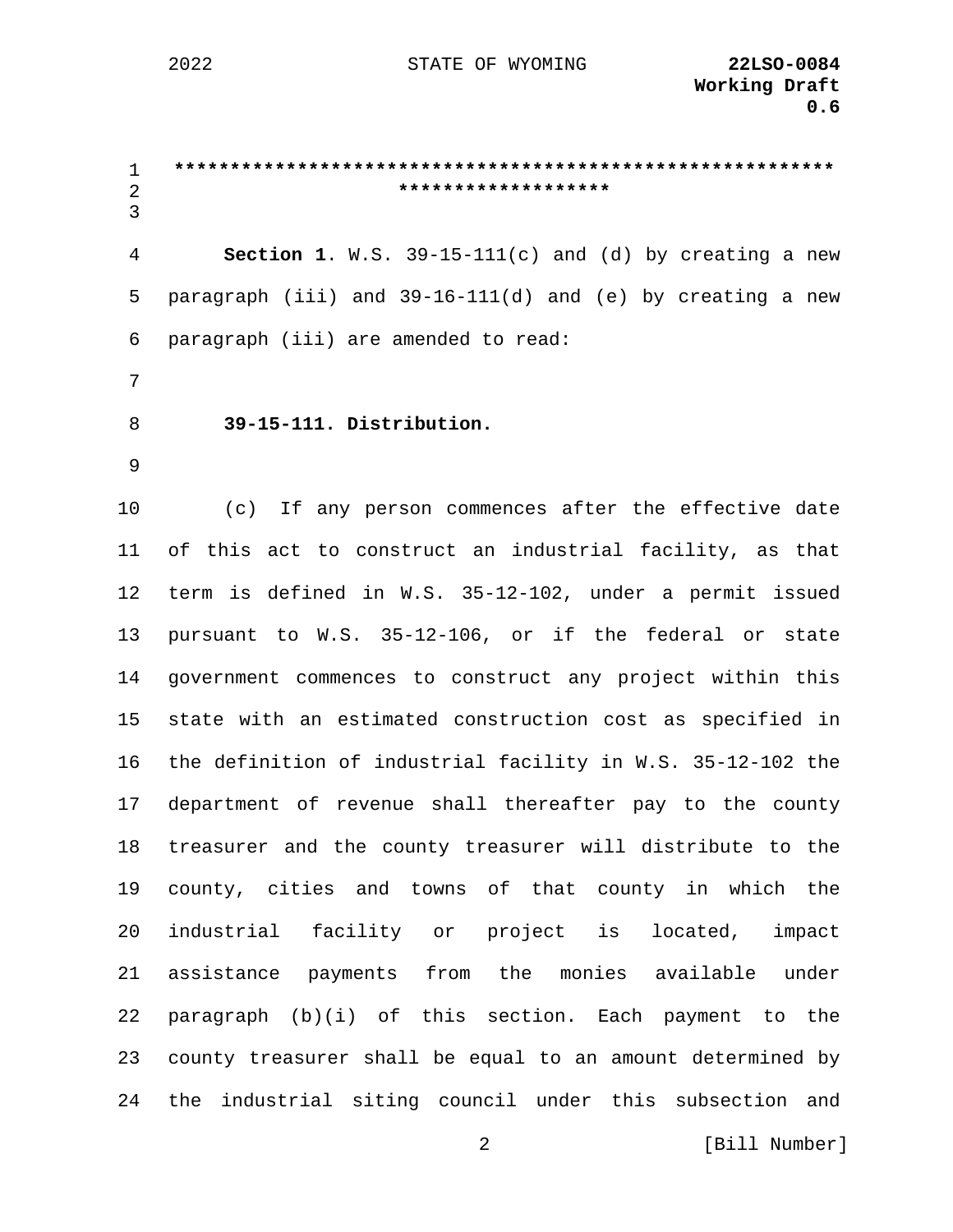1 shall continue during the period of construction except 2 that in the case of an industrial facility or a federal or 3 state government project which is expected to continue in 4 phases for an indefinite period of time, the department of 5 revenue shall discontinue payments under this section when 6 construction of any phase has ceased or been substantially 7 completed for twelve (12) consecutive months. The person 8 constructing the industrial facility and the counties 9 affected by the construction of the industrial facility 10 shall provide evidence at the public hearing held pursuant 11 to W.S. 35-12-110(f)(i) of the mitigated and unmitigated 12 impacts that the construction will have on the counties, 13 cities and towns determined by the industrial siting 14 council to be affected by the construction of the 15 industrial facility. The industrial siting council shall 16 review the evidence of the impacts and determine, applying 17 a preponderance of evidence standard, the dollar amount of 18 the unmitigated impacts. The council shall state, in the 19 order issued under W.S. 35-12-113(a), the total dollar 20 amount of the impact assistance payment and the reasons for 21 determining that include specific findings of fact 22 detailing the basis for the total dollar amount 23 determination. The impact assistance payment shall be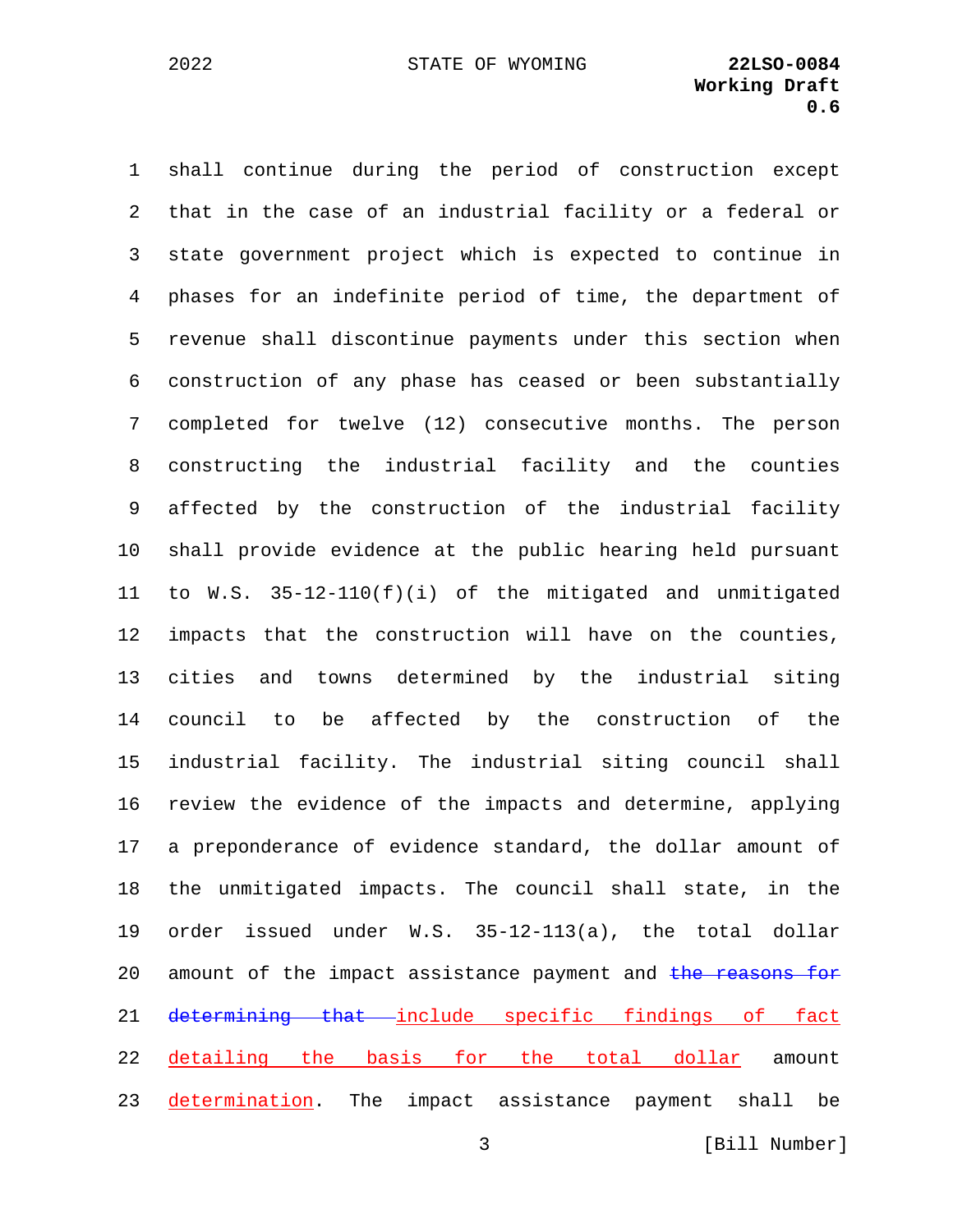1 distributed by the department of revenue in an amount and 2 on a schedule determined by the council, based on evidence 3 presented at the hearing. Under no circumstances shall the 4 total dollar amount of the impact assistance payment exceed 5 two and seventy-six hundredths percent (2.76%) the maximum allowable percentage specified in this subsection of the 7 total estimated material costs of the facility, as those 8 costs are determined by the council. The maximum allowable percentage shall be two and twenty-five hundredths percent (2.25%) for facilities with total estimated materials costs of three hundred fifty million dollars (\$350,000,000.00) or less except as otherwise provided in this subsection, two percent (2.00%) for facilities with total estimated materials costs in excess of three hundred fifty million dollars (\$350,000,000.00) but less than eight hundred fifty million dollars (\$850,000,000.00) and one and one-half percent (1.50%) for facilities with total estimated materials costs of eight hundred fifty million dollars (\$850,000,000.00) or more. For facilities with total estimated materials costs of three hundred fifty million dollars (\$350,000,000.00) or less, the council may increase the maximum allowable percentage to not more than two and fifty-five hundredths percent (2.55%) if the council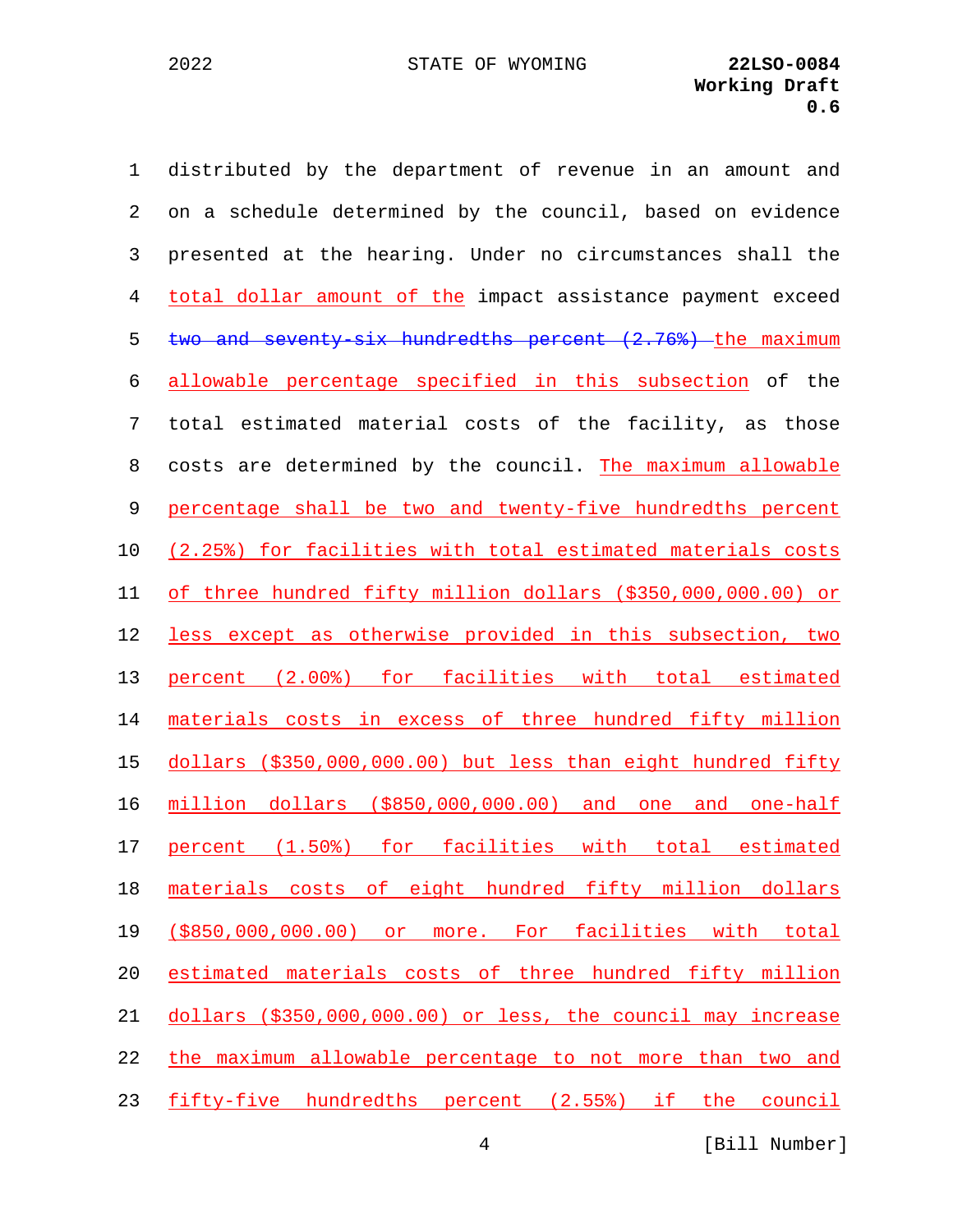| $\mathbf 1$ | includes in the specific findings required under this        |
|-------------|--------------------------------------------------------------|
| 2           | subsection that the maximum allowable percentage of two and  |
| 3           | twenty-five hundredths percent (2.25%) is insufficient to    |
| 4           | mitigate the identified impacts. The council shall submit a  |
| 5           | report to the joint appropriations committee and the joint   |
| 6           | minerals, business and economic development interim          |
| 7           | committee not later than ten (10) business days after        |
| 8           | increasing the maximum allowable percentage as specified in  |
| 9           | this subsection, including data to support the increase.     |
| 10          | The impact assistance payments shall be distributed to the   |
| 11          | county treasurer and the county treasurer will distribute    |
| 12          | to the county and to the cities and towns therein based on   |
| 13          | a ratio established by the industrial siting council during  |
| 14          | hearing held in accordance with W.S. 35-12-<br>a public      |
| 15          | 110(f)(i). In determining the distribution ratio, the        |
| 16          | industrial siting council may consider the extent and        |
| 17          | location of the unmitigated impacts, the populations of the  |
| 18          | affected counties, cities and towns, including any           |
| 19          | disproportionate impacts on smaller communities, and any     |
| 20          | other equitable factor. The industrial siting council shall  |
| 21          | review the distribution ratio for construction projects on   |
| 22          | reqular basis and<br>make appropriate adjustments.<br>a<br>A |
| 23          | governing body which is primarily affected by the facility,  |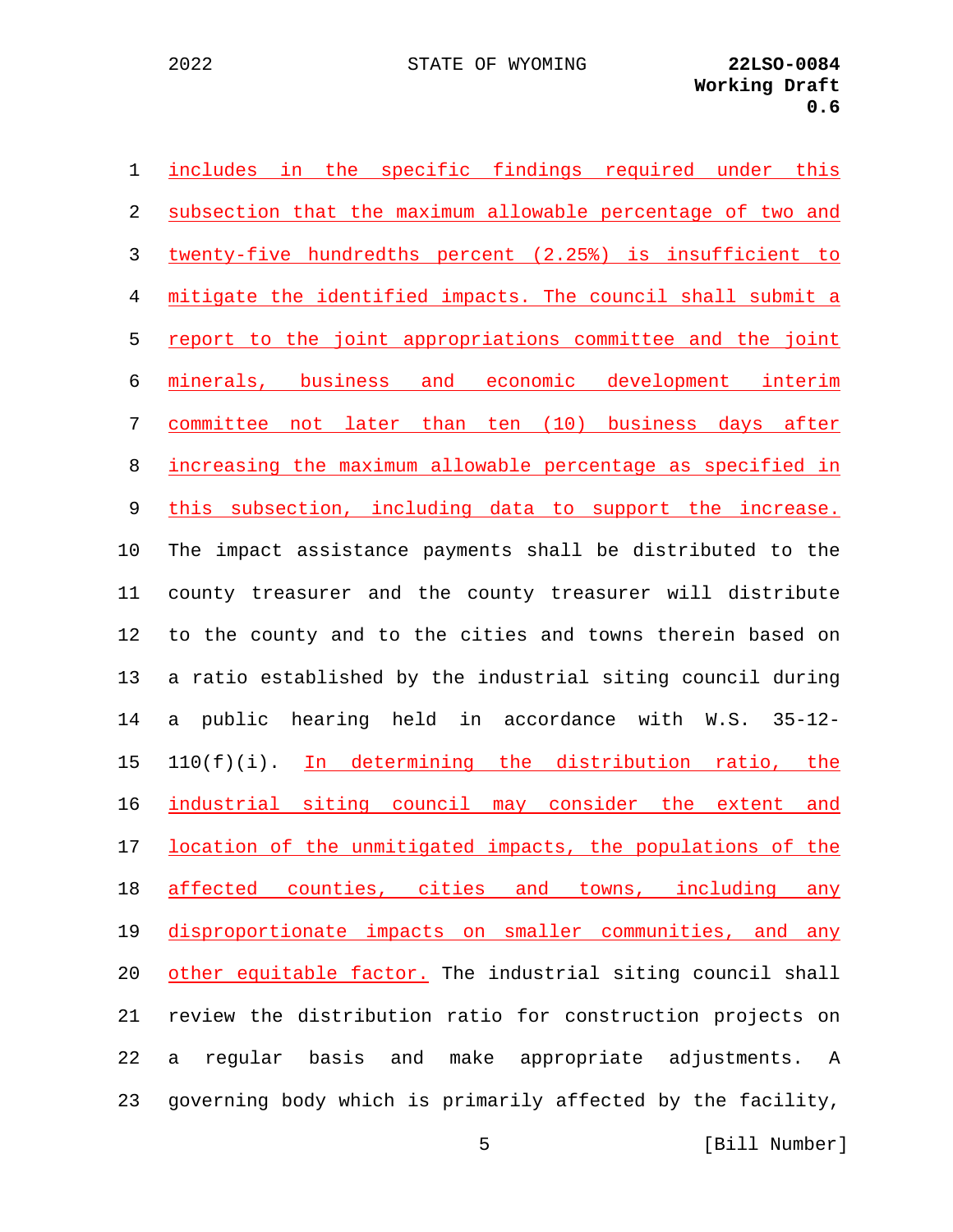2022 STATE OF WYOMING **22LSO-0084**

1 or any person issued a permit pursuant to W.S. 35-12-106, 2 may petition the industrial siting council for review and 3 adjustment of the distribution ratio or the amount of the 4 impact assistance payment upon a showing of good cause. The 5 impact assistance payment shall be in addition to all other 6 distributions under this section, but no impact assistance 7 payment shall be made for any period in which the county or 8 counties are not imposing at least a one percent (1%) tax 9 authorized by W.S. 39-15-204(a)(i) and 39-16-204(a)(i) or 10 at least a total of a two percent (2%) sales tax authorized 11 under W.S. 39-15-204(a)(i), (iii) and (vi) and at least a 12 total of a two percent (2%) use tax authorized under W.S. 13 39-16-204(a)(i), (ii) and (v). For purposes of this 14 subsection, the industrial facility or federal or state 15 government project will be deemed to be located in the 16 county in which a majority of the construction costs will 17 be expended, provided that upon a request from the county 18 commissioners of any adjoining county to the industrial 19 siting council, the council may determine that the social 20 and economic impacts from construction of the industrial 21 facility or federal or state government project upon the 22 adjoining county are significant and establish the ratio of 23 impacts between the counties and certify that ratio to the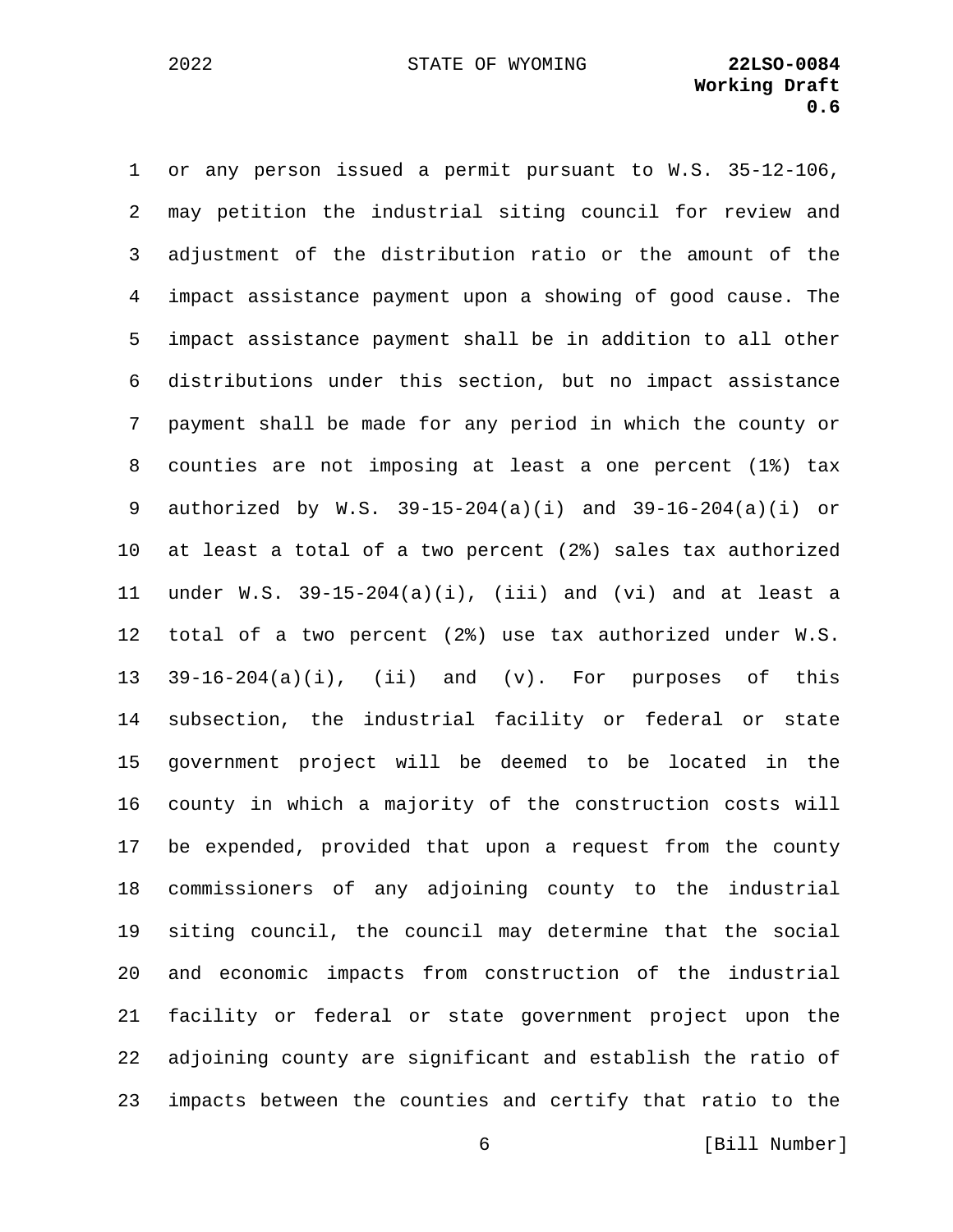| $\mathbf{1}$ | department of revenue who will thereafter distribute the                                                |
|--------------|---------------------------------------------------------------------------------------------------------|
| 2            | impact assistance payment to the counties pursuant to that                                              |
| 3            | Each county, city and town that receives a<br>ratio.                                                    |
| 4            | distribution under this subsection shall provide an annual                                              |
| 5            | report to the industrial siting council describing how the                                              |
| 6            | impact assistance payment was expended. The report shall                                                |
| 7            | first be submitted not later than one (1) year after the                                                |
| 8            | impact assistance payment is approved and annually each                                                 |
| 9            | year thereafter for the duration in which distributions are                                             |
| 10           | made and until all distributions are expended.<br>The                                                   |
| 11           | industrial siting council shall adopt rules as necessary to                                             |
| 12           | implement this subsection.                                                                              |
| 13           |                                                                                                         |
| 14           |                                                                                                         |
| 15<br>16     | *******************<br>STAFF COMMENT                                                                    |
| 17           |                                                                                                         |
| 18<br>19     | The Wyoming County Commissioners Association proposed the<br>following amendment at the August meeting: |
| 20           |                                                                                                         |
| 21           | After "determination"<br>Page 3-line 23<br>" <u>r</u><br>insert                                         |
| 22           | including its justification<br>for                                                                      |
| 23           | rejecting, in whole or in part, any                                                                     |
| 24           | application".                                                                                           |
| 25           |                                                                                                         |
| 26           | Should the Committee wish to adopt the amendment, the                                                   |
| 27           | Committee may wish to consider inserting "for an impact                                                 |
| 28<br>29     | assistance payment" after "application".                                                                |
| 30           |                                                                                                         |
| 31           | *******************                                                                                     |
|              |                                                                                                         |
| 32           |                                                                                                         |

 $7\phantom{.0}$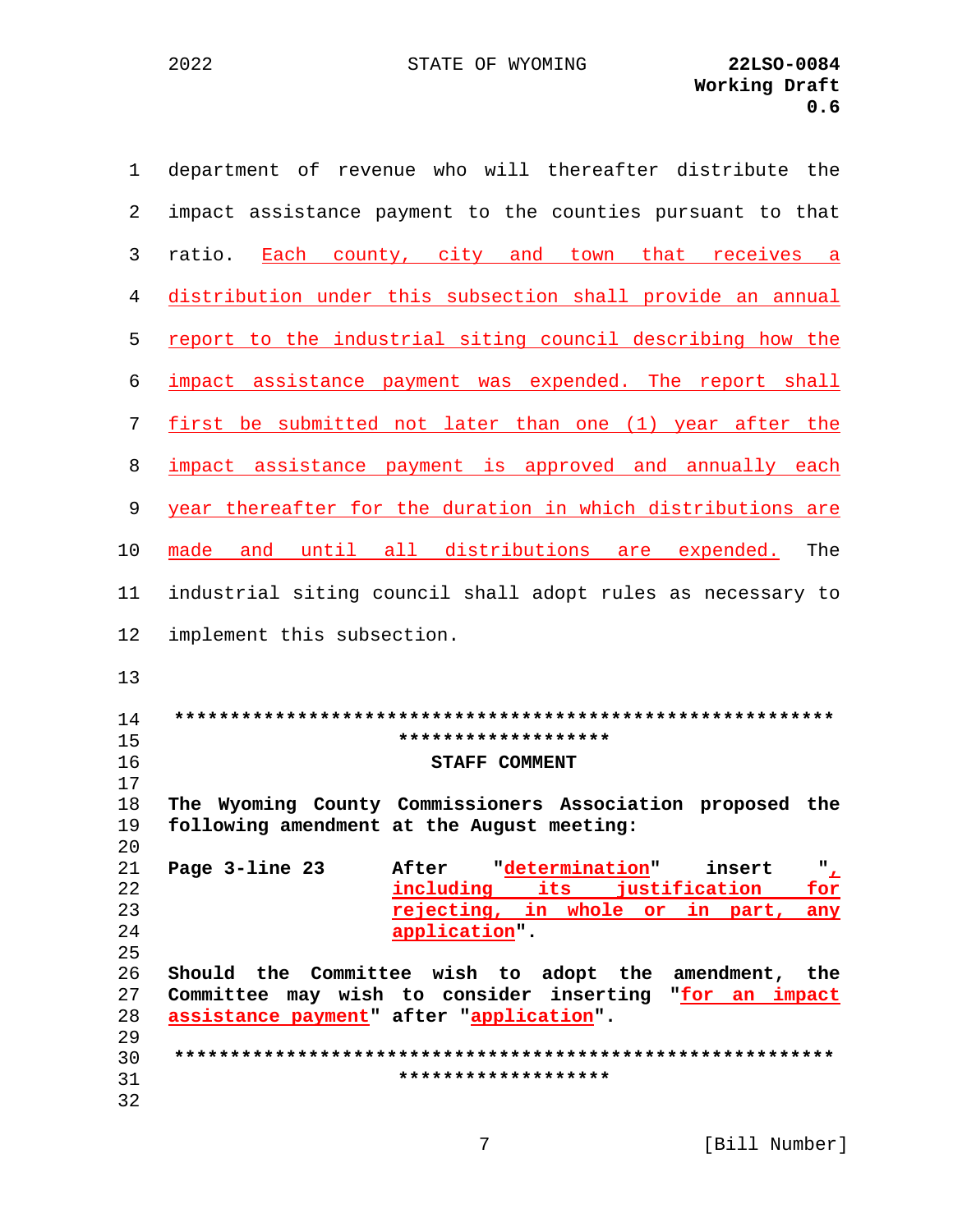STATE OF WYOMING **22LSO-0084**

| $\mathbf{1}$   | (d) As used in subsection (c) of this section:             |
|----------------|------------------------------------------------------------|
| $\overline{2}$ |                                                            |
| 3              | (iii) "Unmitigated impact" means an expense:               |
| 4              |                                                            |
| 5              | (A) Incurred by a county, city or town                     |
| 6              | directly or indirectly attributable to the construction of |
| 7              | an industrial facility;                                    |
| 8              |                                                            |
| 9              | That is not otherwise mitigated by any<br>(B)              |
| 10             | other entity;                                              |
| 11             |                                                            |
| 12             | For medical services, fire and law<br>(C)                  |
| 13             | enforcement services, roads and public utilities. Expenses |
| 14             | shall be supported by an analysis prepared by the county,  |
| 15             | city or town of the current excess capacity in each of     |
| 16             | these areas. Expenses in these areas may include the       |
| 17             | employment of additional employees or officers only if the |
| 18             | county, city or town has determined overtime compensation  |
| 19             | or contract labor would not be appropriate; and            |
| 20             |                                                            |
| 21             | (D) Excluding expenses for which a county,                 |
| 22             | city or town previously received an impact assistance      |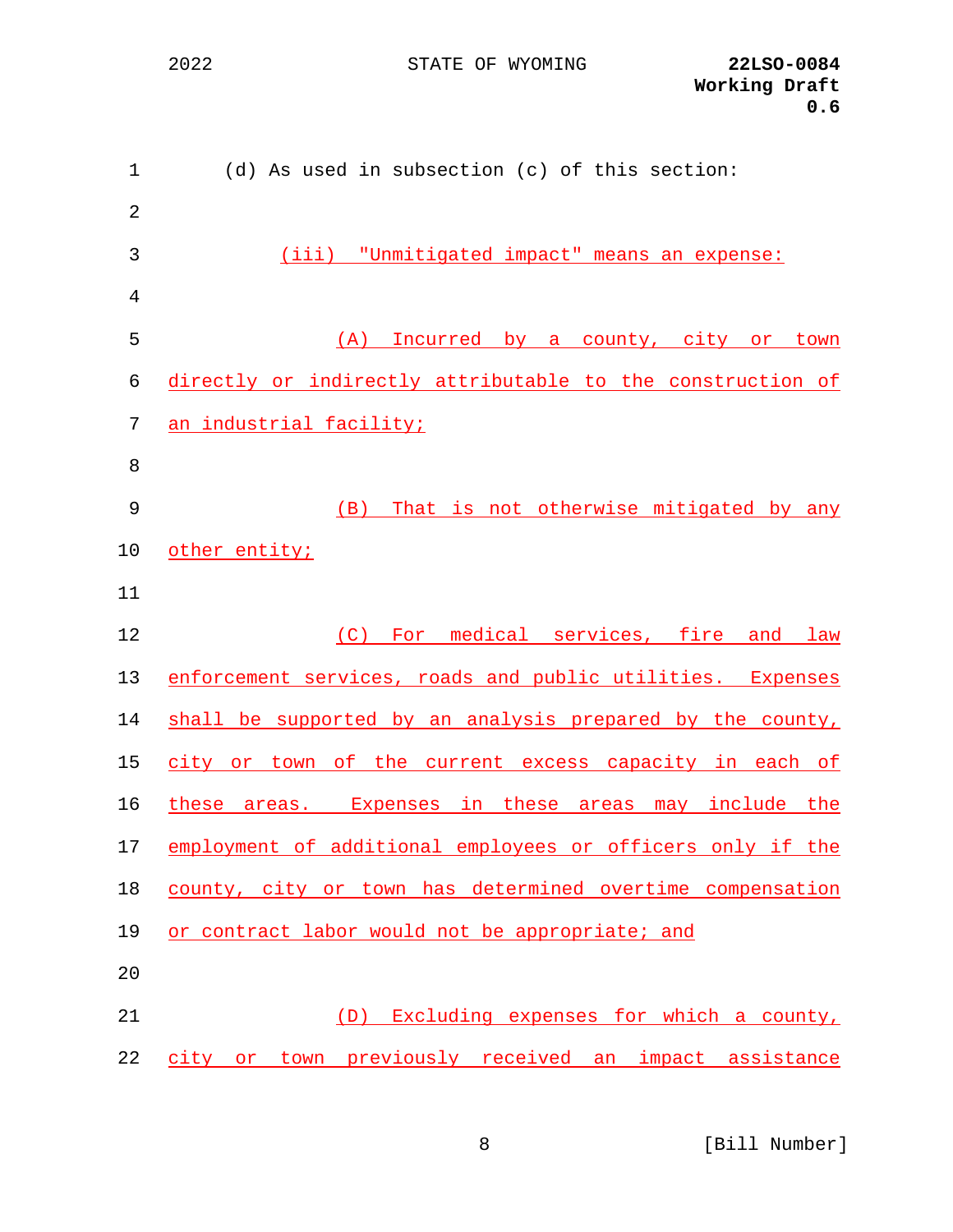|  |  |                                |  |  | 1 payment unless the county, city or town can demonstrate the |  |
|--|--|--------------------------------|--|--|---------------------------------------------------------------|--|
|  |  | 2 expenses are new or ongoing. |  |  |                                                               |  |

- 3
- 4 **39-16-111. Distribution.**
- 5

6 (d) If any person commences after the effective date 7 of this act to construct an industrial facility, as that 8 term is defined in W.S. 35-12-102, under a permit issued 9 pursuant to W.S. 35-12-106, or if the federal or state 10 government commences to construct any project within this 11 state with an estimated construction cost as specified in 12 the definition of industrial facility in W.S. 35-12-102 the 13 department of revenue shall thereafter pay to the county 14 treasurer and the county treasurer will distribute to the 15 county, cities and towns of that county in which the 16 industrial facility or project is located, impact 17 assistance payments from the monies available under 18 paragraph (b)(i) of this section. Each payment to the 19 county treasurer shall be equal to an amount determined by 20 the industrial siting council under this subsection and 21 shall continue during the period of construction except 22 that in the case of an industrial facility or a federal or 23 state government project which is expected to continue in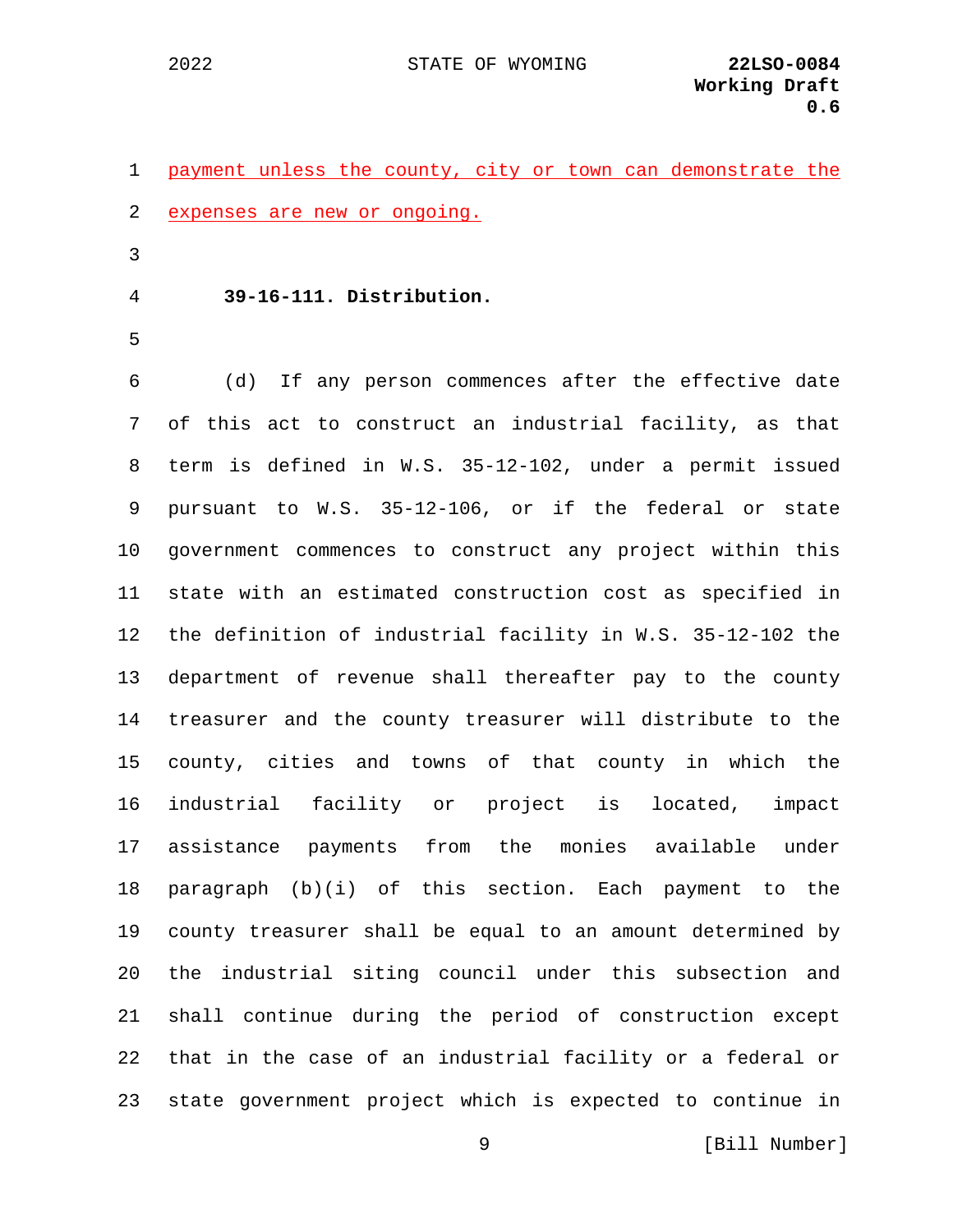1 phases for an indefinite period of time, the department of 2 revenue shall discontinue payments under this section when 3 construction of any phase has ceased or been substantially 4 completed for twelve (12) consecutive months. The person 5 constructing the industrial facility and the counties 6 affected by the construction of the industrial facility 7 shall provide evidence at the public hearing held pursuant 8 to W.S. 35-12-110(f)(i) of the mitigated and unmitigated 9 impacts that the construction will have on the counties, 10 cities and towns determined by the industrial siting 11 council to be affected by the construction of the 12 industrial facility. The industrial siting council shall 13 review the evidence of the impacts and determine, applying 14 a preponderance of evidence standard, the dollar amount of 15 the unmitigated impacts. The council shall state, in the 16 order issued under W.S. 35-12-113(a), the total dollar 17 amount of the impact assistance payment and the reasons for 18 determining that include specific findings of fact 19 detailing the basis for the total dollar amount 20 determination. The impact assistance payment shall be 21 distributed by the department of revenue in an amount and 22 on a schedule determined by the council, based on evidence 23 presented at the hearing. Under no circumstances shall the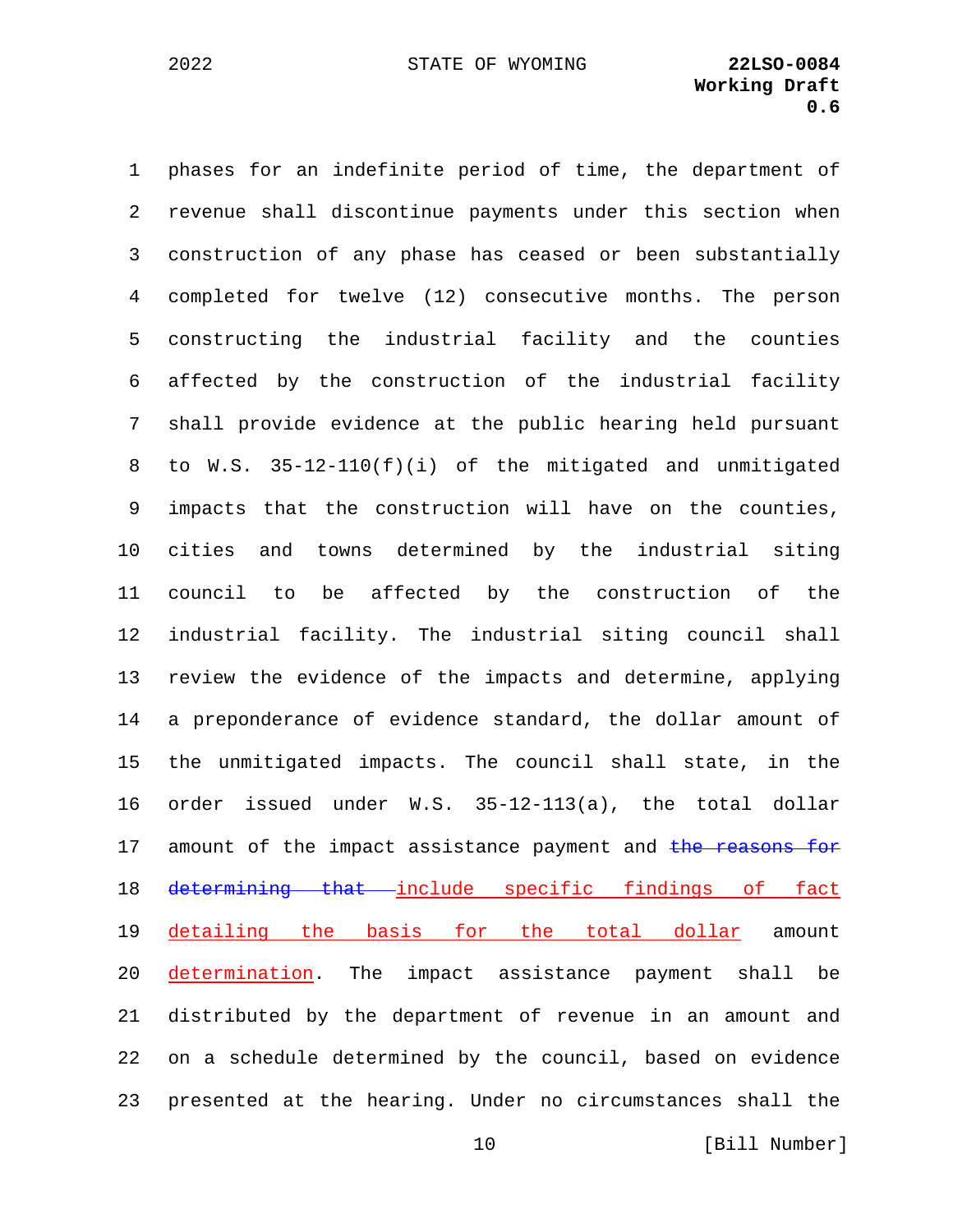| $\mathbf 1$ | total dollar amount of the impact assistance payment exceed  |
|-------------|--------------------------------------------------------------|
| 2           | two and seventy six hundredths percent (2.76%) the maximum   |
| 3           | allowable percentage specified in this subsection of the     |
| 4           | total estimated material costs of the facility, as those     |
| 5           | costs are determined by the council. The maximum allowable   |
| 6           | percentage shall be two and twenty-five hundredths percent   |
| 7           | (2.25%) for facilities with total estimated materials costs  |
| 8           | of three hundred fifty million dollars (\$350,000,000.00) or |
| 9           | less except as otherwise provided in this subsection, two    |
| 10          | percent (2.00%) for facilities with total estimated          |
| 11          | materials costs in excess of three hundred fifty million     |
| 12          | dollars (\$350,000,000.00) but less than eight hundred fifty |
| 13          | million dollars (\$850,000,000.00) and one and one-half      |
| 14          | percent (1.50%) for facilities with total estimated          |
| 15          | materials costs of eight hundred fifty million dollars       |
| 16          | (\$850,000,000.00) or more. For facilities with total        |
| 17          | estimated materials costs of three hundred fifty million     |
| 18          | dollars (\$350,000,000.00) or less, the council may increase |
| 19          | the maximum allowable percentage to not more than two and    |
| 20          | fifty-five hundredths percent (2.55%) if the council         |
| 21          | includes in the specific findings required under this        |
| 22          | subsection that the maximum allowable percentage of two and  |
| 23          | twenty-five hundredths percent (2.25%) is insufficient to    |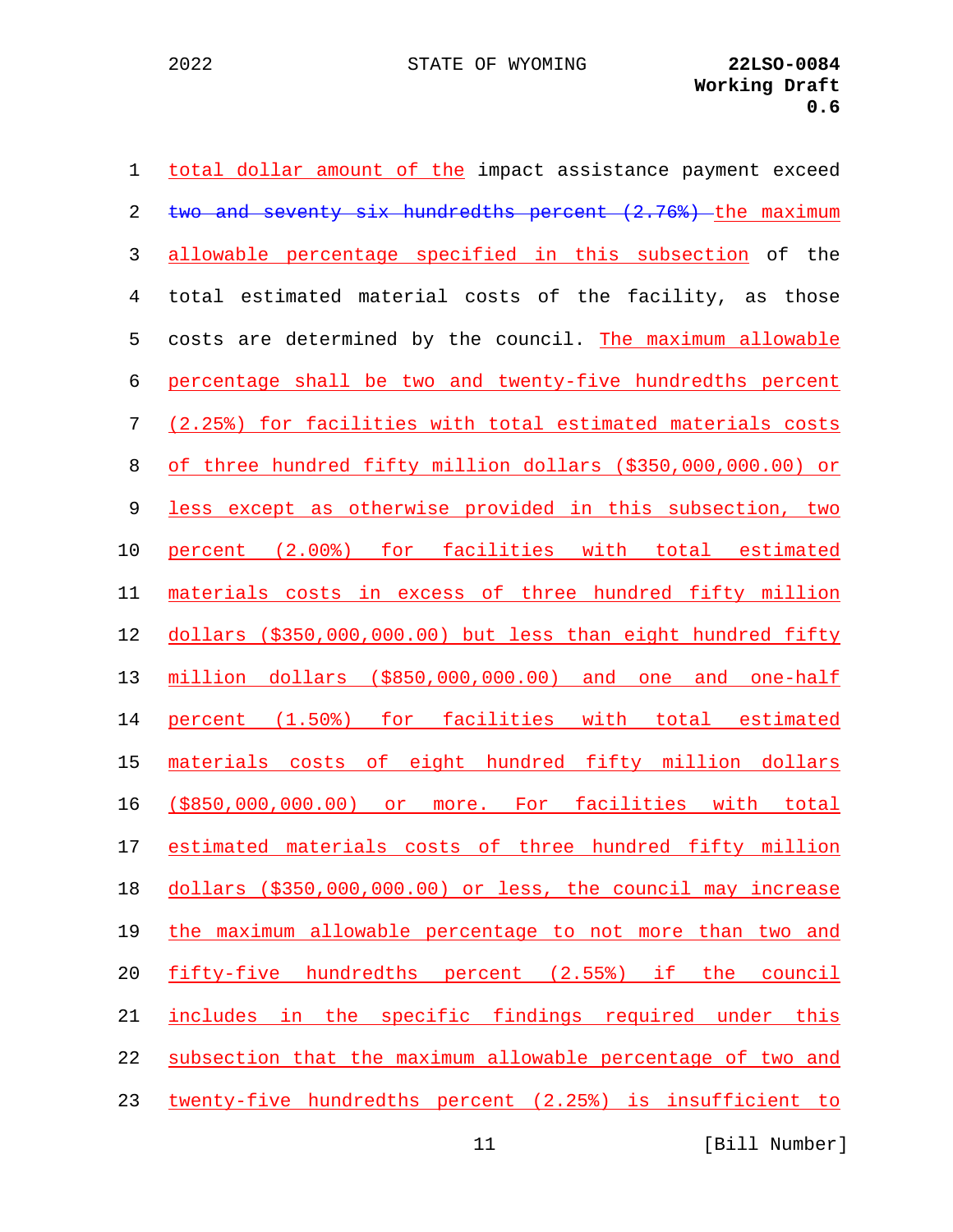| $\mathbf 1$ | mitigate the identified impacts. The council shall submit a |
|-------------|-------------------------------------------------------------|
| 2           | report to the joint appropriations committee and the joint  |
| 3           | minerals, business and economic development interim         |
| 4           | committee not later than ten (10) business days after       |
| 5           | increasing the maximum allowable percentage as specified in |
| 6           | this subsection, including data to support the increase.    |
| 7           | The impact assistance payments shall be distributed to the  |
| 8           | county treasurer and the county treasurer will distribute   |
| 9           | to the county and to the cities and towns therein based on  |
| 10          | a ratio established by the industrial siting council during |
| 11          | public hearing held in accordance with W.S. 35-12-<br>a     |
| 12          | 110(f)(i). In determining the distribution ratio, the       |
| 13          | industrial siting council may consider the extent and       |
| 14          | location of the unmitigated impacts, the populations of the |
| 15          | affected counties, cities and towns, including any          |
| 16          | disproportionate impacts on smaller communities, and any    |
| 17          | other equitable factor. The industrial siting council shall |
| 18          | review the distribution ratio for construction projects on  |
| 19          | regular basis and make appropriate adjustments. A<br>a      |
| 20          | governing body which is primarily affected by the facility, |
| 21          | or any person issued a permit pursuant to W.S. 35-12-106,   |
| 22          | may petition the industrial siting council for review and   |
| 23          | adjustment of the distribution ratio or the amount of the   |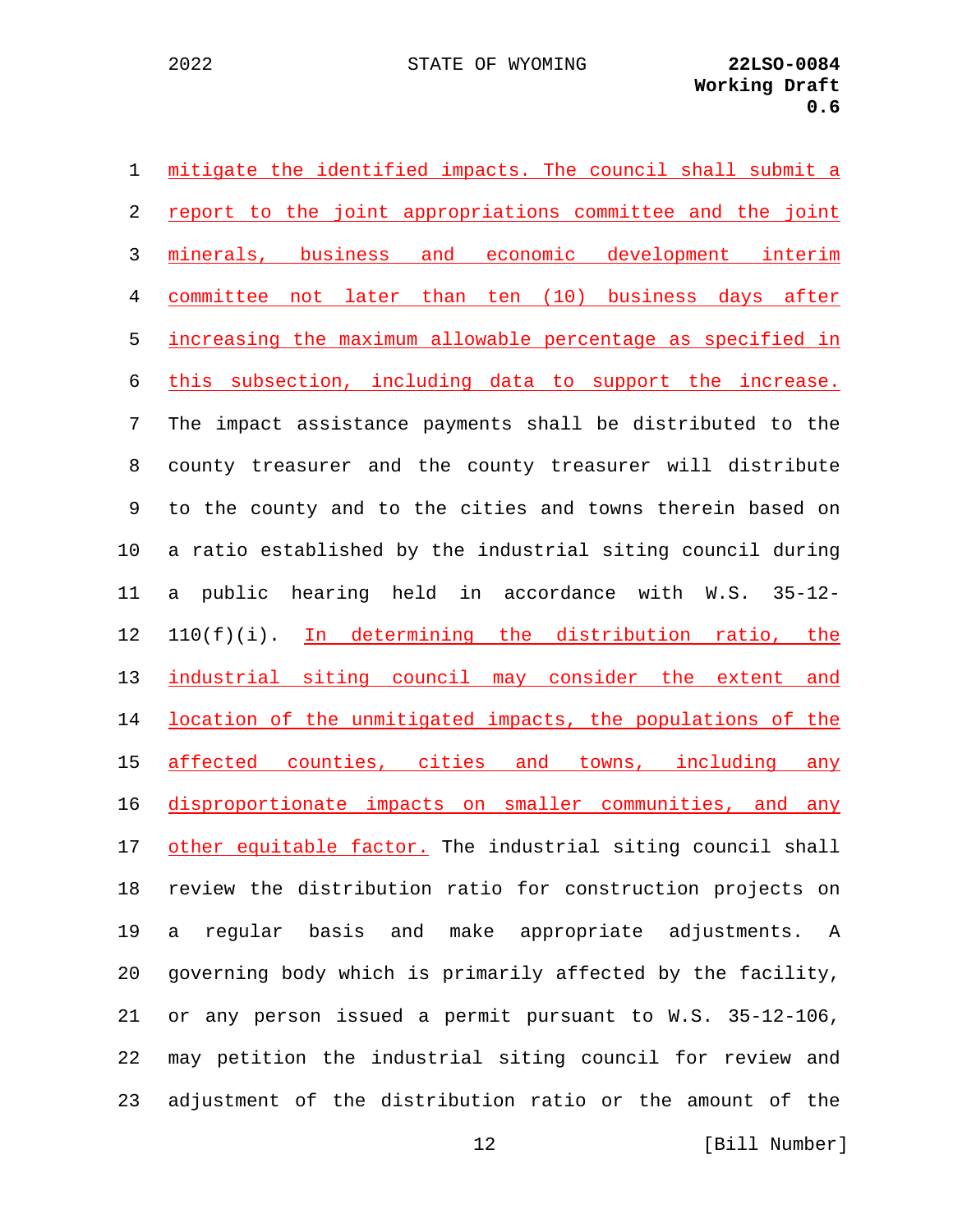1 impact assistance payment upon a showing of good cause. 2 The impact assistance payment shall be in addition to all 3 other distributions under this section, but no impact 4 assistance payment shall be made for any period in which 5 the county or counties are not imposing at least a one 6 percent  $(1)$  tax authorized by W.S. 39-15-204 $(a)(i)$  and 39-7 16-204(a)(i) or at least a total of a two percent (2%) 8 sales tax authorized under W.S. 39-15-204(a)(i), (iii) and 9 (vi) and at least a total of a two percent (2%) use tax 10 authorized under  $W.S. 39-16-204(a)(i)$ , (ii) and (v). For 11 purposes of this subsection, the industrial facility or 12 federal or state government project will be deemed to be 13 located in the county in which a majority of the 14 construction costs will be expended, provided that upon a 15 request from the county commissioners of an adjoining 16 county to the industrial siting council, the council may 17 determine that the social and economic impacts from 18 construction of the industrial facility or federal or state 19 government project upon the adjoining county are 20 significant and establish the ratio of impacts between the 21 counties and certify that ratio to the department of 22 revenue who will thereafter distribute the impact 23 assistance payment to the counties pursuant to that ratio.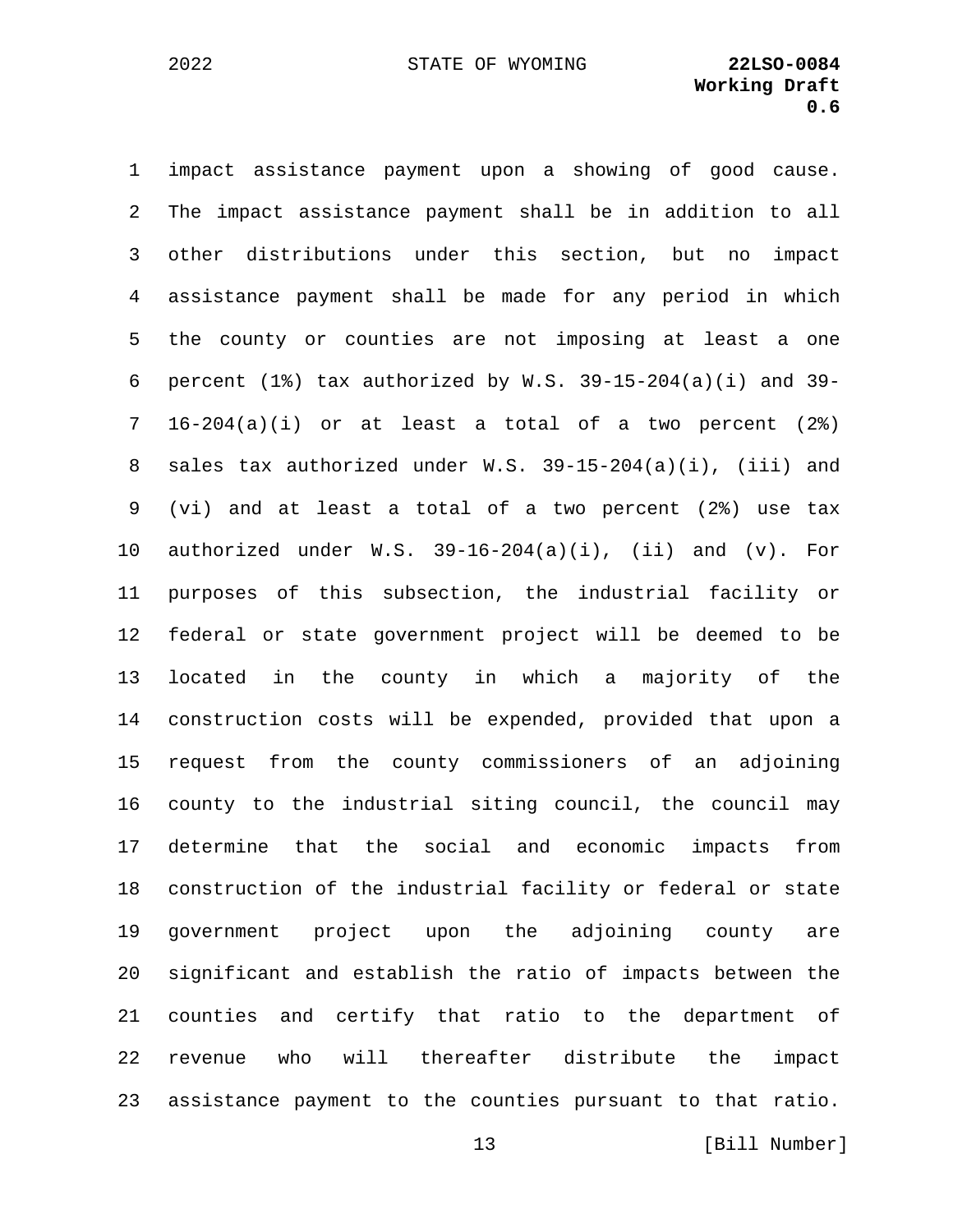2022

| 1              | Each county, city and town that receives a distribution                                                 |
|----------------|---------------------------------------------------------------------------------------------------------|
| 2              | under this subsection shall provide an annual report to the                                             |
| 3              | industrial siting council describing how the impact                                                     |
| 4              | assistance payment was expended. The report shall first be                                              |
| 5              | submitted not later than one (1) year after the impact                                                  |
| 6              | assistance payment is approved and annually each year                                                   |
| 7              | thereafter for the duration in which distributions are made                                             |
| 8              | and until all distributions are expended. The industrial                                                |
| 9              | siting council shall adopt rules as necessary to implement                                              |
| 10             | this subsection.                                                                                        |
| 11<br>12       |                                                                                                         |
|                |                                                                                                         |
|                |                                                                                                         |
| 13             | *******************                                                                                     |
| 14             | <b>STAFF COMMENT</b>                                                                                    |
| 15<br>16<br>17 | The Wyoming County Commissioners Association proposed the<br>following amendment at the August meeting: |
| 18             |                                                                                                         |
| 19             | After determination<br>Page 10-line 20<br>"<br>insert                                                   |
| 20<br>21       | including its justification<br>for                                                                      |
| 22             | rejecting, in whole or in part, any                                                                     |
| 23             | application"                                                                                            |
| 24             | Should the Committee wish to adopt the amendment, the                                                   |
| 25             | Committee may wish to consider inserting "for an impact                                                 |
| 26             | assistance payment" after "application".                                                                |
| 27             |                                                                                                         |
| 28             |                                                                                                         |
| 29<br>30       | *******************                                                                                     |

32